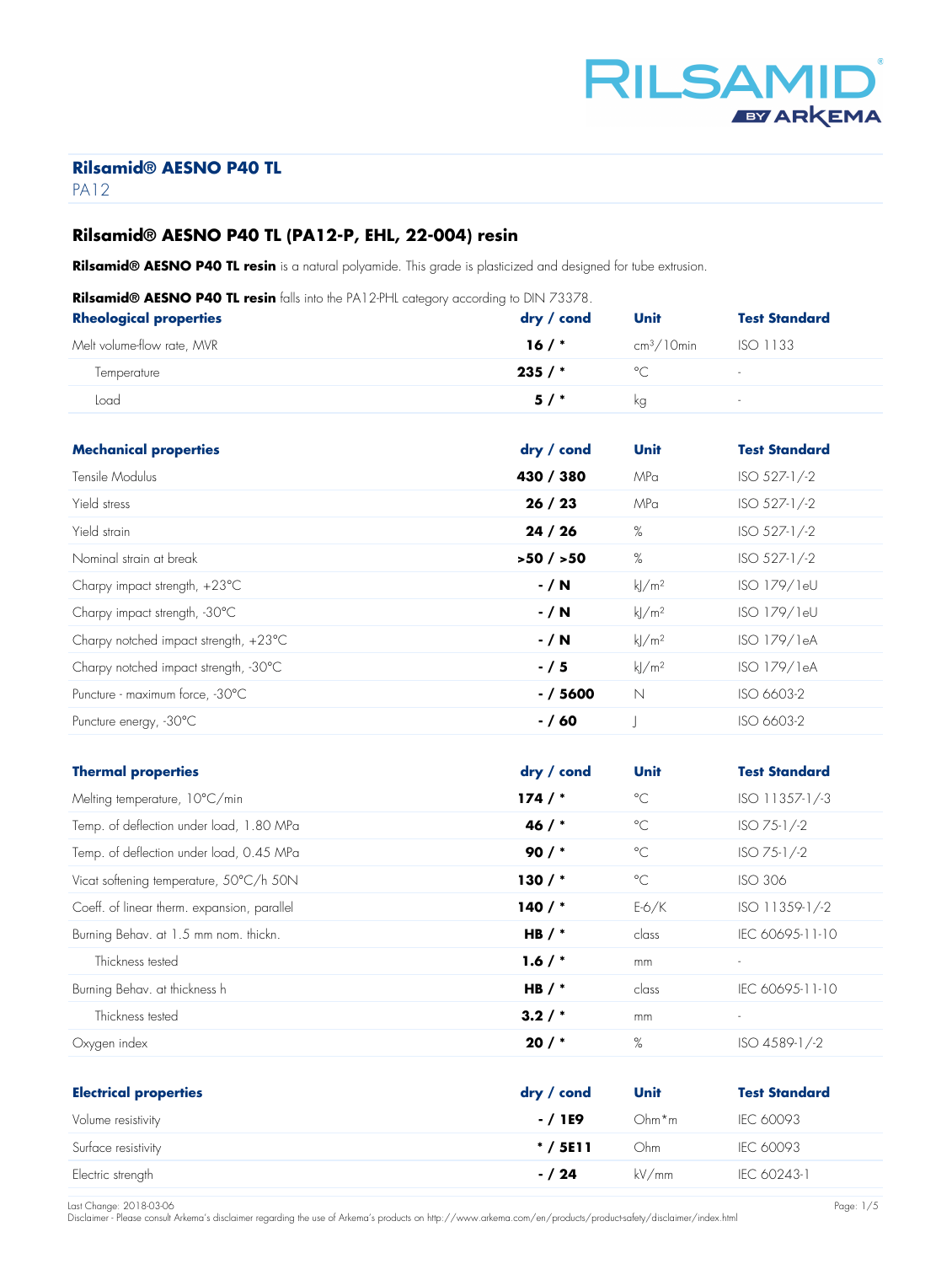| <b>PA12</b>                         |              |                          |                      |
|-------------------------------------|--------------|--------------------------|----------------------|
| Comparative tracking index          | $* / 600$    | $\overline{\phantom{a}}$ | IEC 60112            |
| <b>Other properties</b>             | dry / cond   | Unit                     | <b>Test Standard</b> |
| Water absorption                    | 1.2/         | %                        | Sim. to ISO 62       |
| Density                             | 1030 / 1030  | kg/m <sup>3</sup>        | <b>ISO 1183</b>      |
|                                     |              |                          |                      |
| <b>Test specimen production</b>     | <b>Value</b> | Unit                     | <b>Test Standard</b> |
| Injection Molding, melt temperature | 270          | $^{\circ}$ C             | <b>ISO 294</b>       |
| Injection Molding, mold temperature | 50           | $^{\circ}$ C             | ISO 10724            |
| Injection Molding, pressure at hold | 16           | MPa                      | <b>ISO 294</b>       |
|                                     |              |                          |                      |

#### **Diagrams**

#### **Dynamic Shear modulus-temperature Stress-strain Stress-strain**



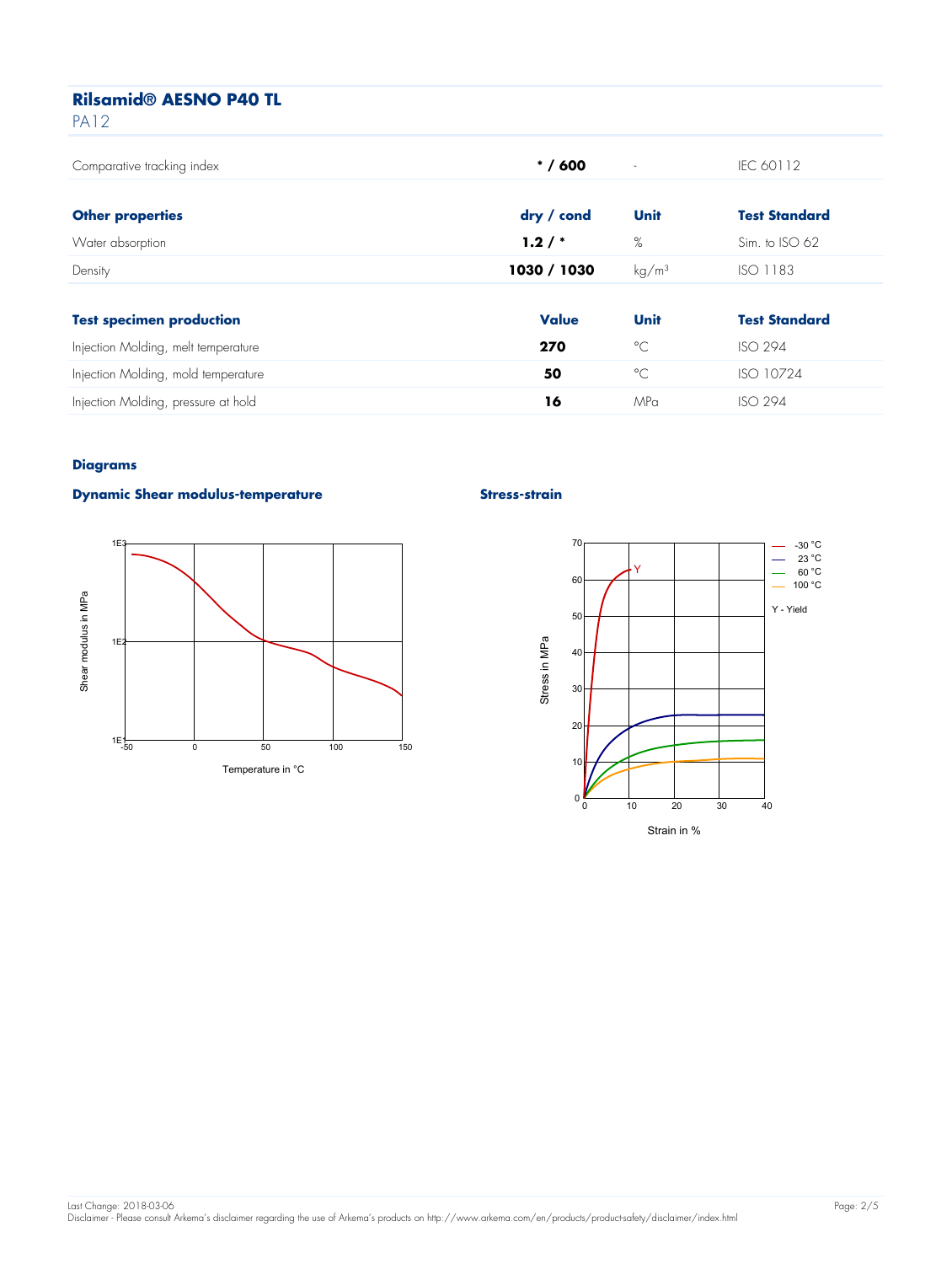PA<sub>12</sub>



#### Secant modulus-strain **Stress-strain (isochronous)** 23°C





### **Creep modulus-time 23°C Stress-strain (isochronous) 80°C**

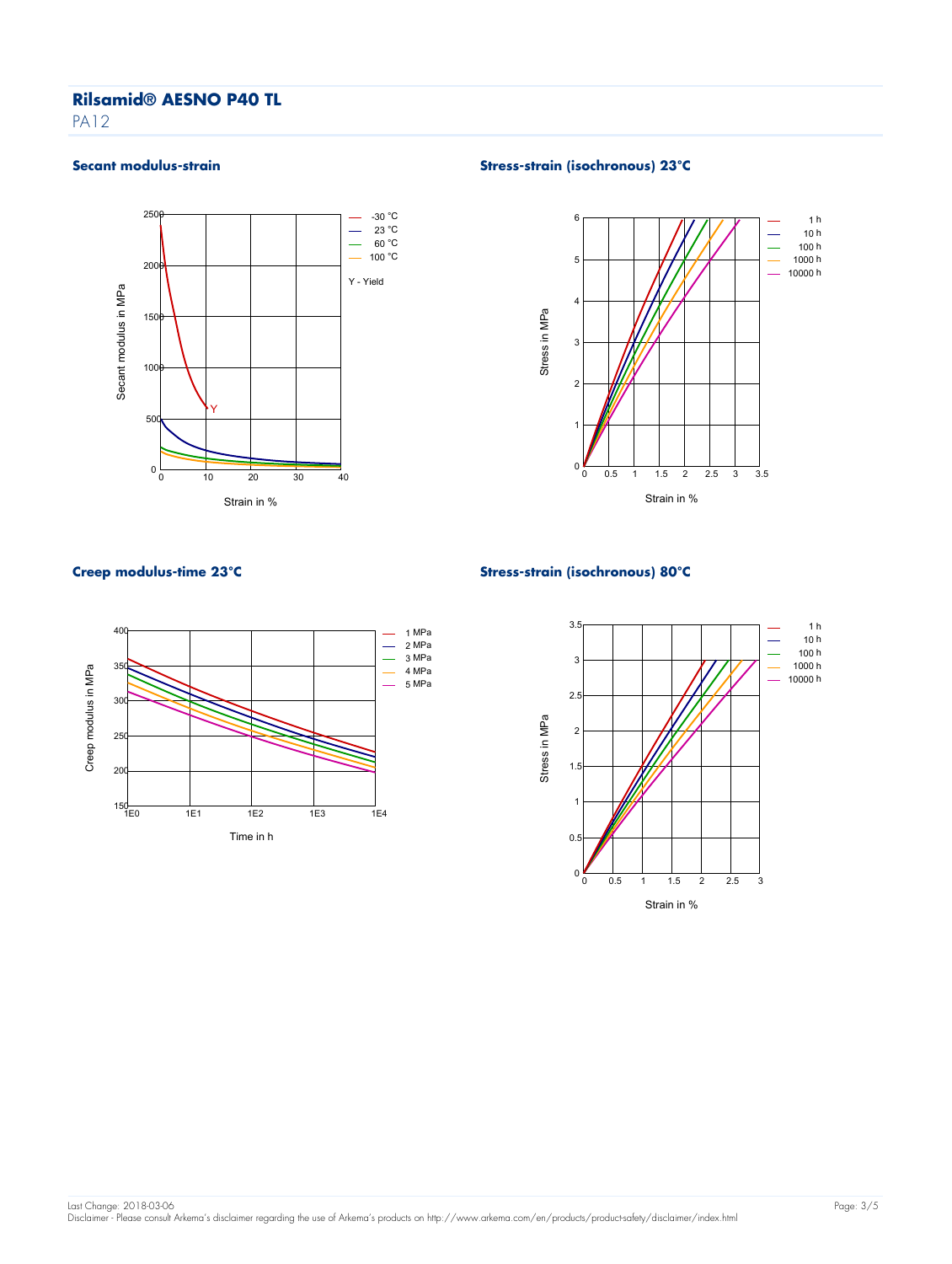PA<sub>12</sub>



### **Creep modulus-time 80°C Specific volume-temperature (pvT)**



#### **Characteristics**

### **Processing**

Injection Molding, Profile Extrusion, Other Extrusion

#### **Delivery form**

Pellets

**Additives** Lubricants, Plasticizer

## **Chemical Media Resistance**

#### **Acids**

- $\checkmark$ Acetic Acid (5% by mass) (23°C)
- Citric Acid solution (10% by mass) (23°C)  $\checkmark$
- $\overline{\phantom{a}}$ Lactic Acid (10% by mass) (23°C)
- Hydrochloric Acid (36% by mass) (23°C)  $\mathbf x$
- Nitric Acid (40% by mass) (23°C)  $\mathbf x$
- Sulfuric Acid (38% by mass) (23°C)  $\mathbf x$
- $\overline{\mathbf{v}}$ Sulfuric Acid (5% by mass) (23°C)
- $\mathbf x$ Chromic Acid solution (40% by mass) (23°C)

#### **Bases**

- Sodium Hydroxide solution (35% by mass) (23°C)  $\overline{\mathbf{v}}$
- Sodium Hydroxide solution (1% by mass) (23°C)
- Ammonium Hydroxide solution (10% by mass) (23°C)

#### **Alcohols**

- Methanol (23°C)  $\checkmark$
- Ethanol (23°C)  $\blacktriangleright$

#### **Hydrocarbons**

- n-Hexane (23°C)
- Toluene (23°C) J

#### **Ketones**

Acetone (23°C)  $\overline{\mathbf{v}}$ 

# Last Change: 2018-03-06 Page: 4/5 Disclaimer - Please consult Arkema's disclaimer regarding the use of Arkema's products on http://www.arkema.com/en/products/product-safety/disclaimer/index.html

## **Special Characteristics**

Light stabilized or stable to light, U.V. stabilized or stable to weather, Heat stabilized or stable to heat

#### **Regional Availability**

North America, Europe, Asia Pacific, South and Central America, Near East/Africa